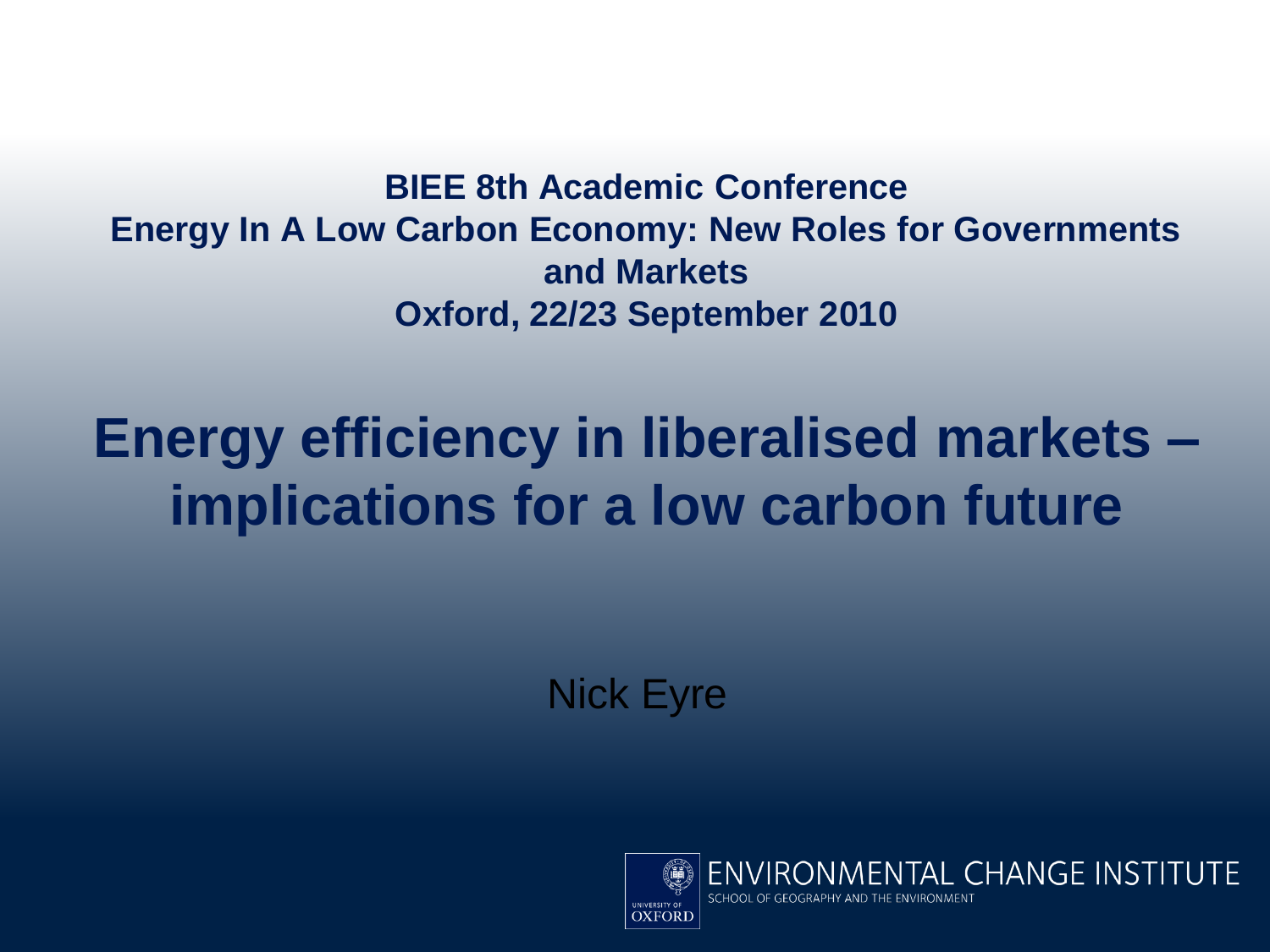# Objectives of the paper

- Review the outcomes for energy efficiency of 'the 1998 process', i.e. retail energy market liberalisation
- Speculate about the lessons for the next 'energy market reform'



**ENTAL CHANGE INSTITUTE**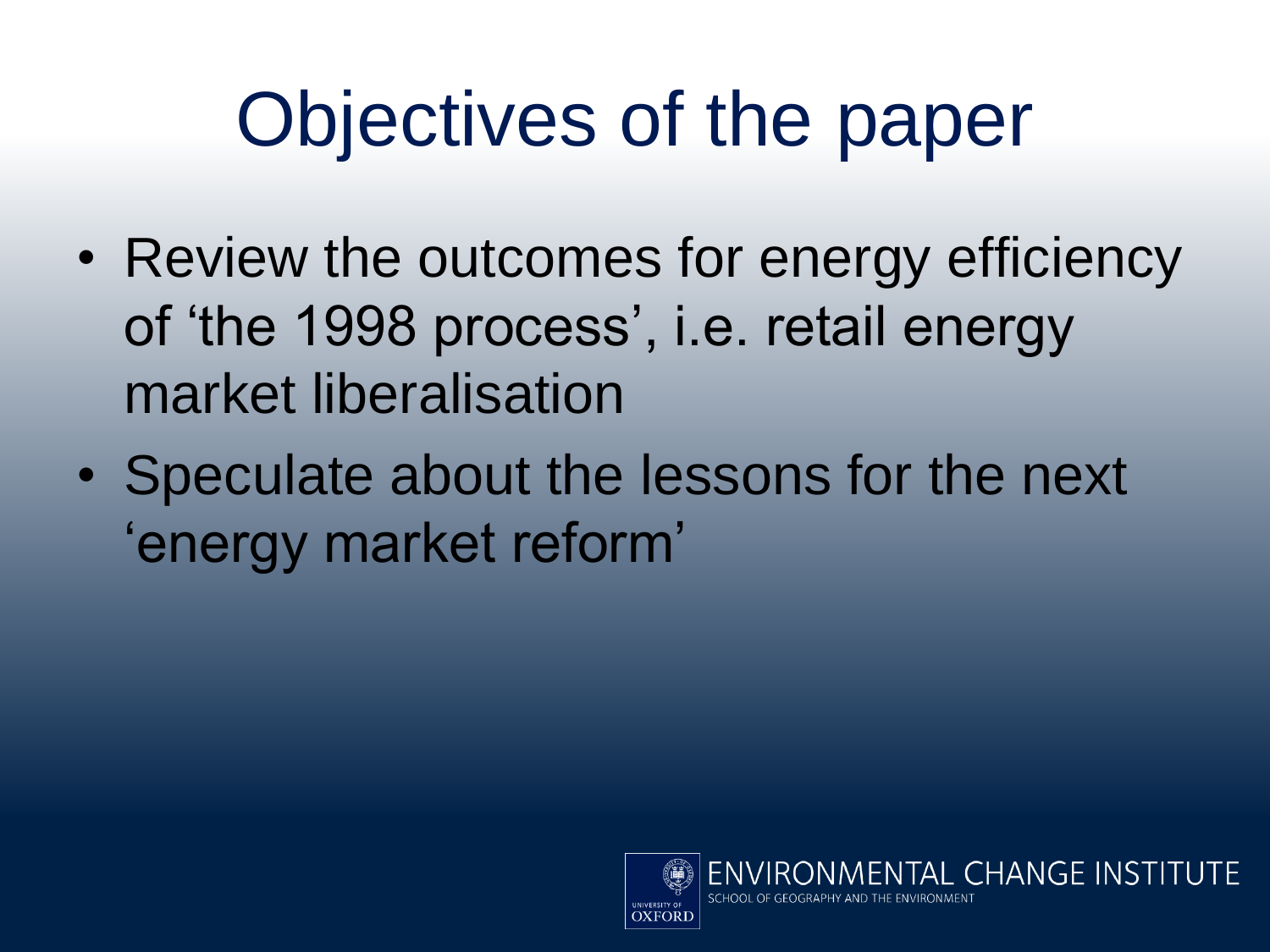#### Retail energy market liberalisation - the ex-ante assessment

| <b>Driver</b> | <b>Risks</b>                                                                                       | <b>Opportunities</b>                                                                                           |
|---------------|----------------------------------------------------------------------------------------------------|----------------------------------------------------------------------------------------------------------------|
| <b>Market</b> | Downward pressure<br>on energy prices<br>reduces market<br>investment in energy<br>efficiency      | Liberalisation leads to<br>new, free market<br>opportunities in energy<br>services                             |
| Regulation    | Deregulation of<br>supply leads to the<br>loss of existing public<br>energy supplier<br>programmes | <b>Transparent regulation</b><br>of monopoly networks<br>creates new<br>opportunities for energy<br>efficiency |

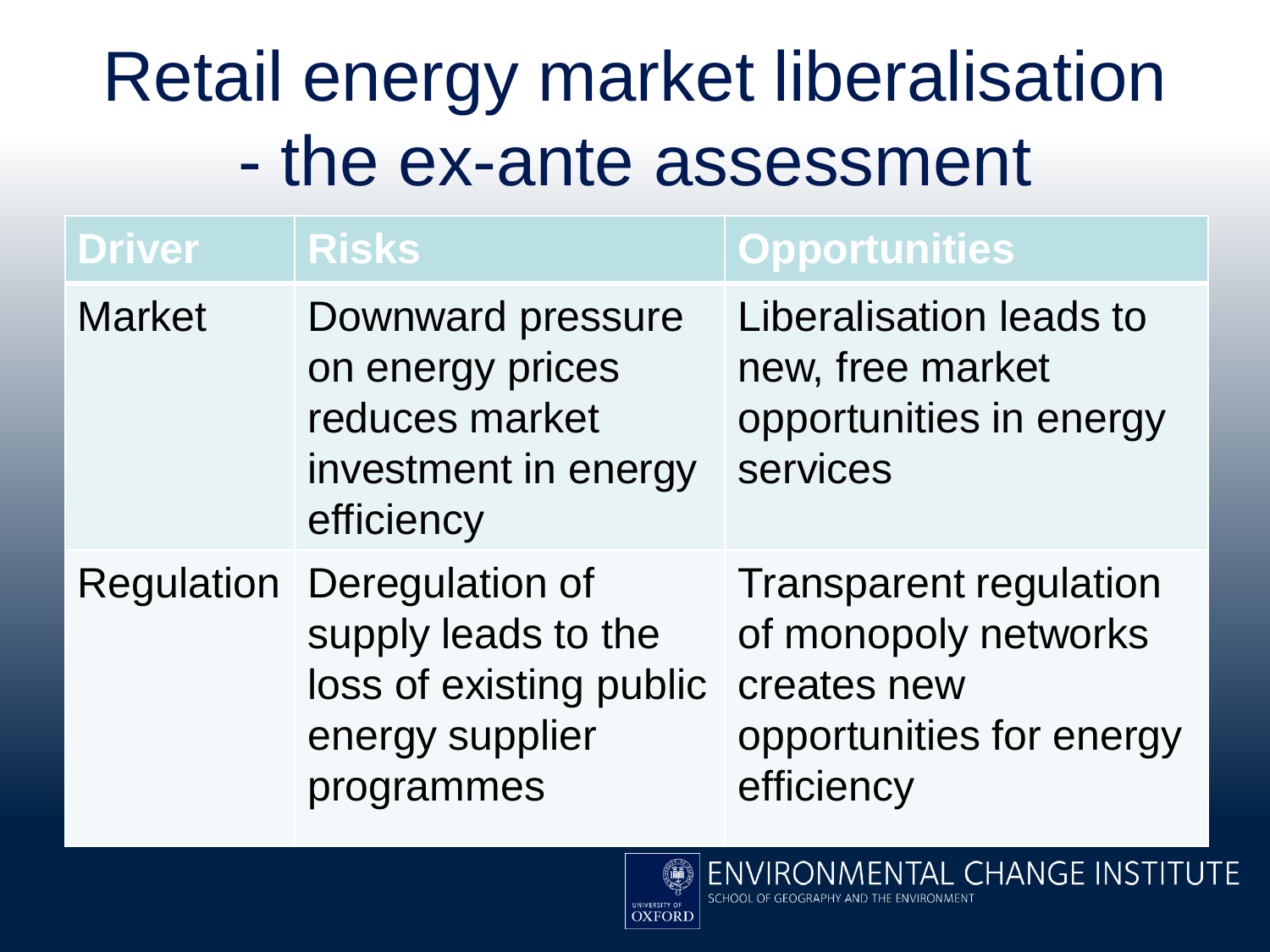### Energy market liberalisation - an ex-post assessment

| <b>Driver</b> | <b>Risks</b>                                                                                     | <b>Opportunities</b>                                                                                         |
|---------------|--------------------------------------------------------------------------------------------------|--------------------------------------------------------------------------------------------------------------|
| <b>Market</b> | Impact on prices<br>limited, and<br>Implications for<br>energy efficiency<br>investment small    | <b>Retail markets have</b><br>not delivered<br>significant energy<br>efficiency through<br>'energy services' |
| Regulation    | Liberalisation<br>accompanied by huge<br>increases in energy<br>supplier regulated<br>programmes | <b>Regulation of network</b><br>companies has not<br>been used as an<br>energy efficiency driver             |

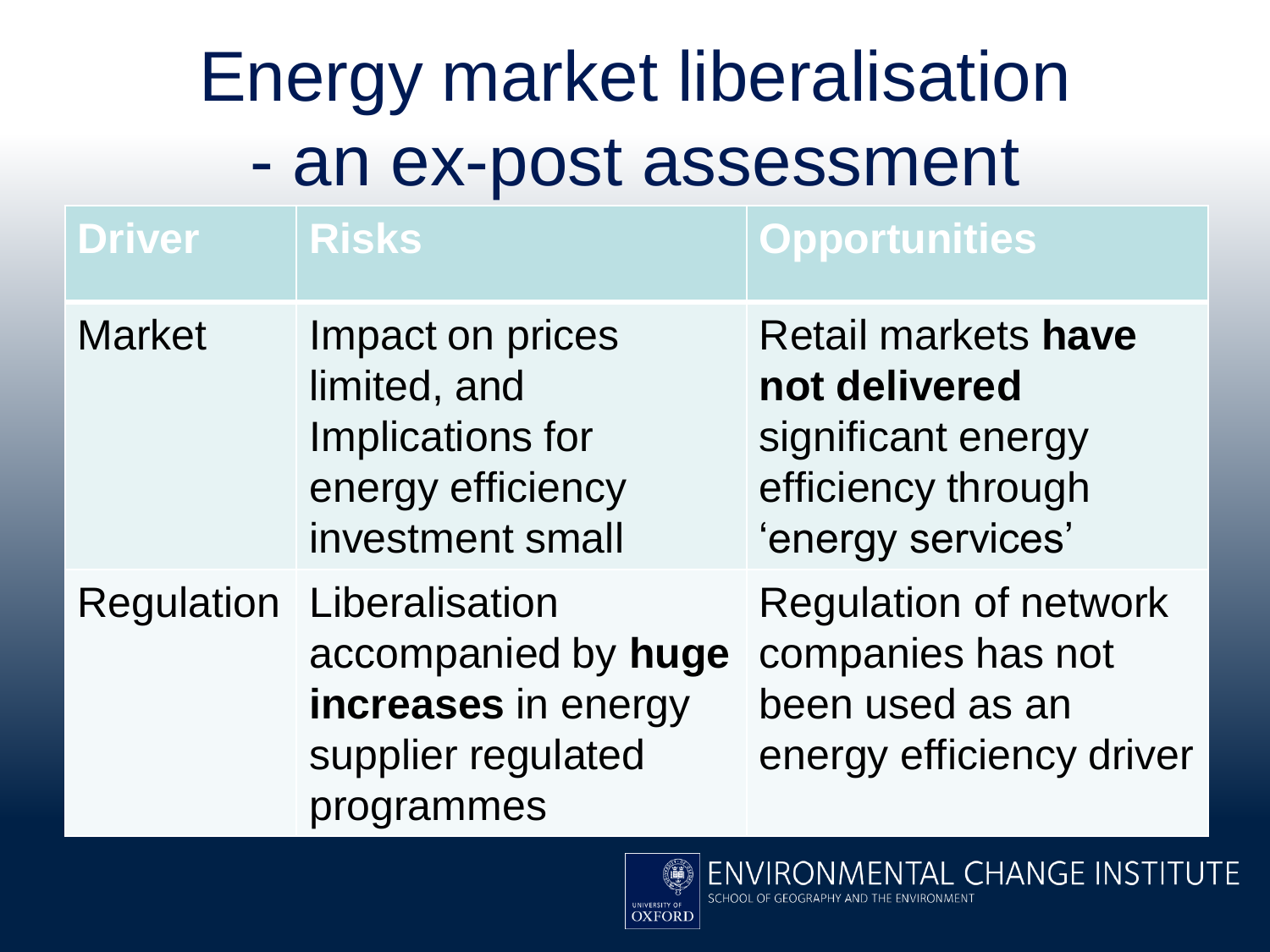Energy market liberalisation and energy efficiency - conclusions

- Since 1998, energy efficiency improvement has been significant
- This has been driven by regulation of energy suppliers, not deregulation
- Existing supplier obligations do not delivered the type and complexity of changes needed in future housing refurbishment

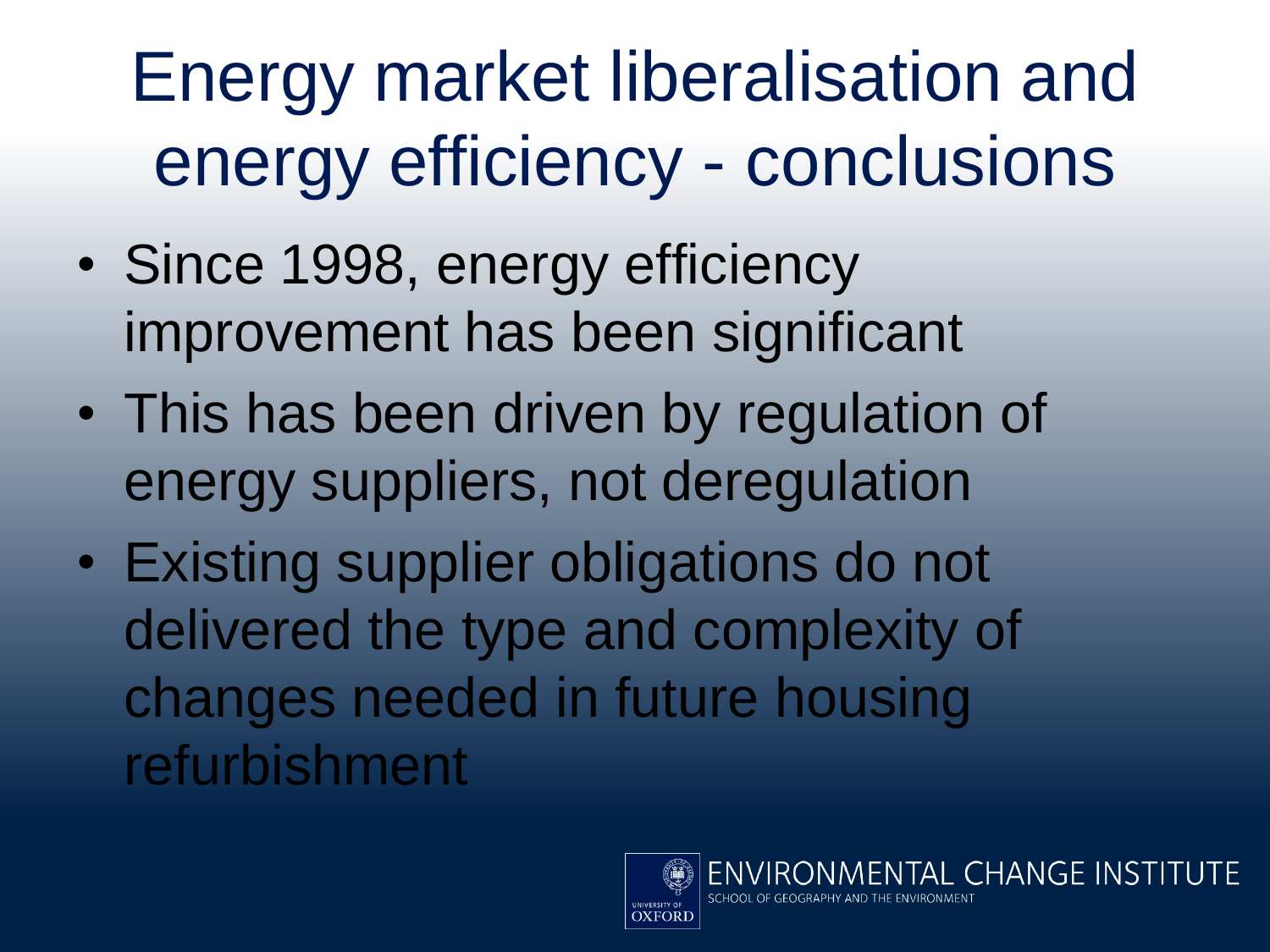### Future context - energy markets

- Priority of energy security and climate change goals is leading to greater willingness to intervene in energy markets
- The need for wholesale market reform is agreed and options are under discussion
- There minimal attention to retail markets, despite the problems of vertically integrated oligopoly with limited innovation

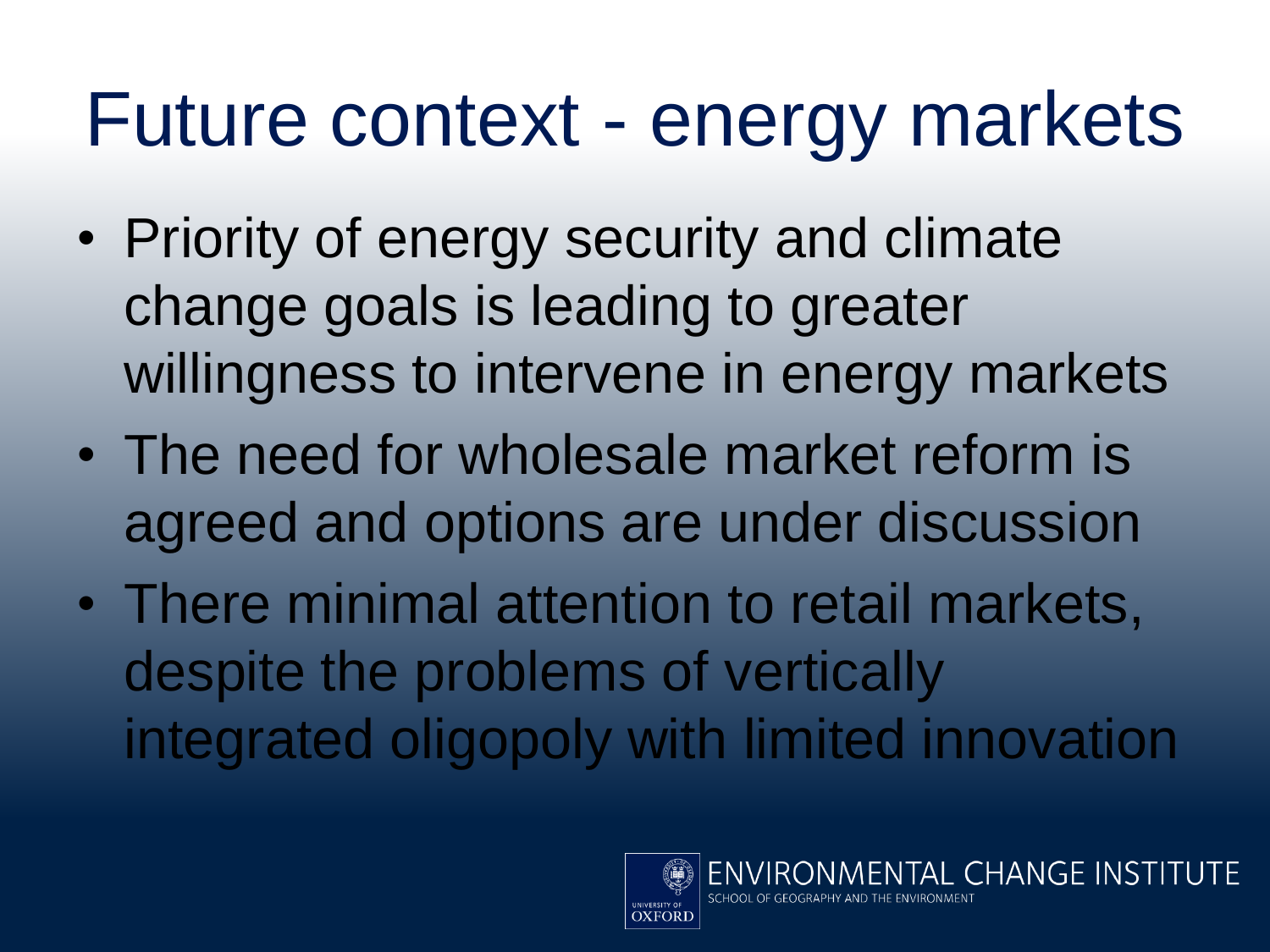#### Future context – energy in housing

- Goals for carbon emissions reduction via housing refurbishment imply
	- Massive improvements in energy efficiency
	- Very large scale electrification of home heating
- The total investment required is ≥ £10k per house, i.e. > £250 bn by 2050.
- The changes implied in supply chain practice and consumer attitudes are also large

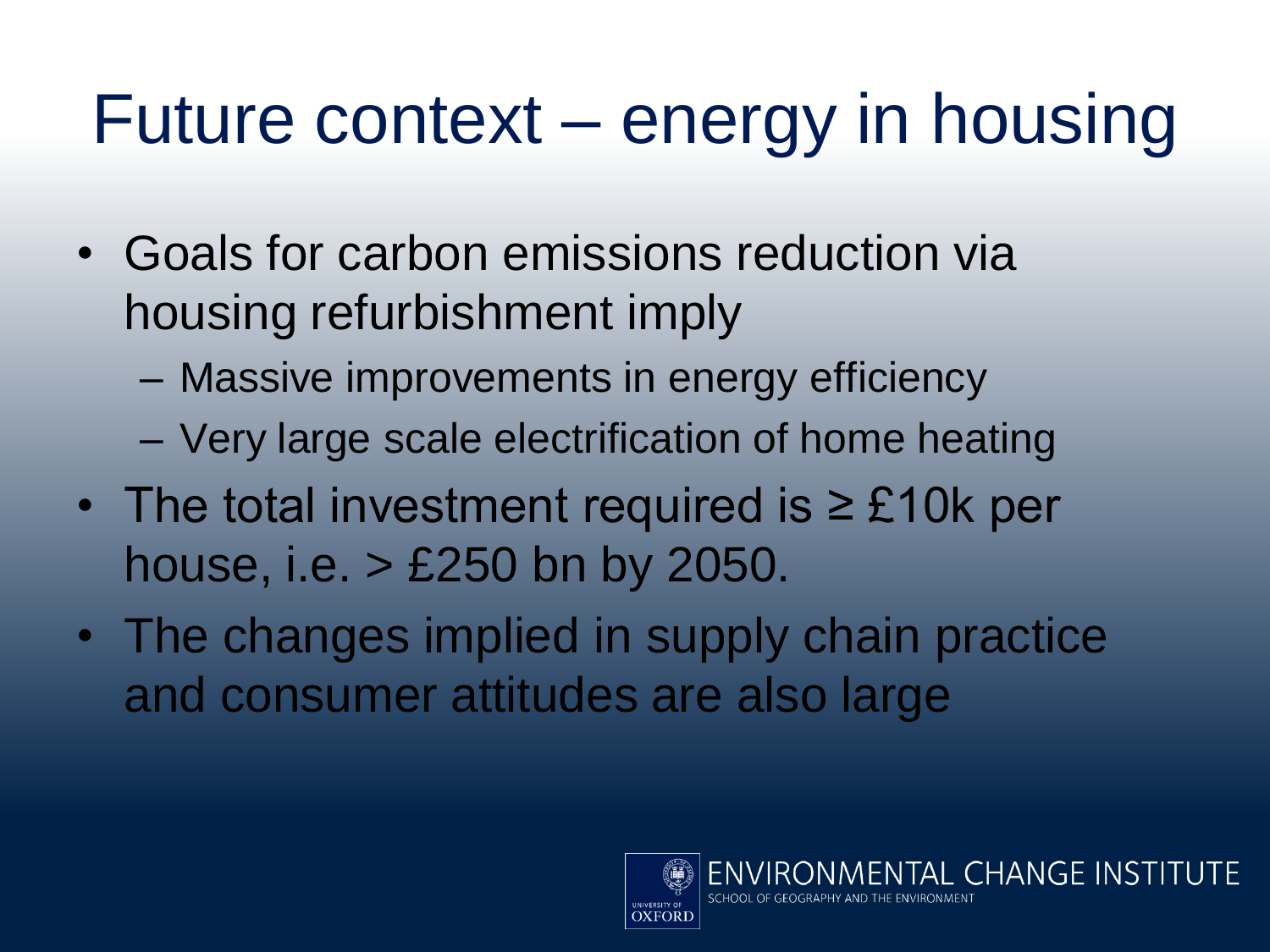### Applying lessons to the new context

- There is a need to large sources of finance
- Supplier obligations at this scale are implausible – They fund capital from revenue, and
	- Have not engaged mainstream actor in refurbishment
- Current financing "plans" are certainly necessary
- Finance is certainly not the only (or main) barrier
- 'Voluntarism' will not suffice; regulation of some appropriate actor will be needed
- Who? DNOs?, housing finance?

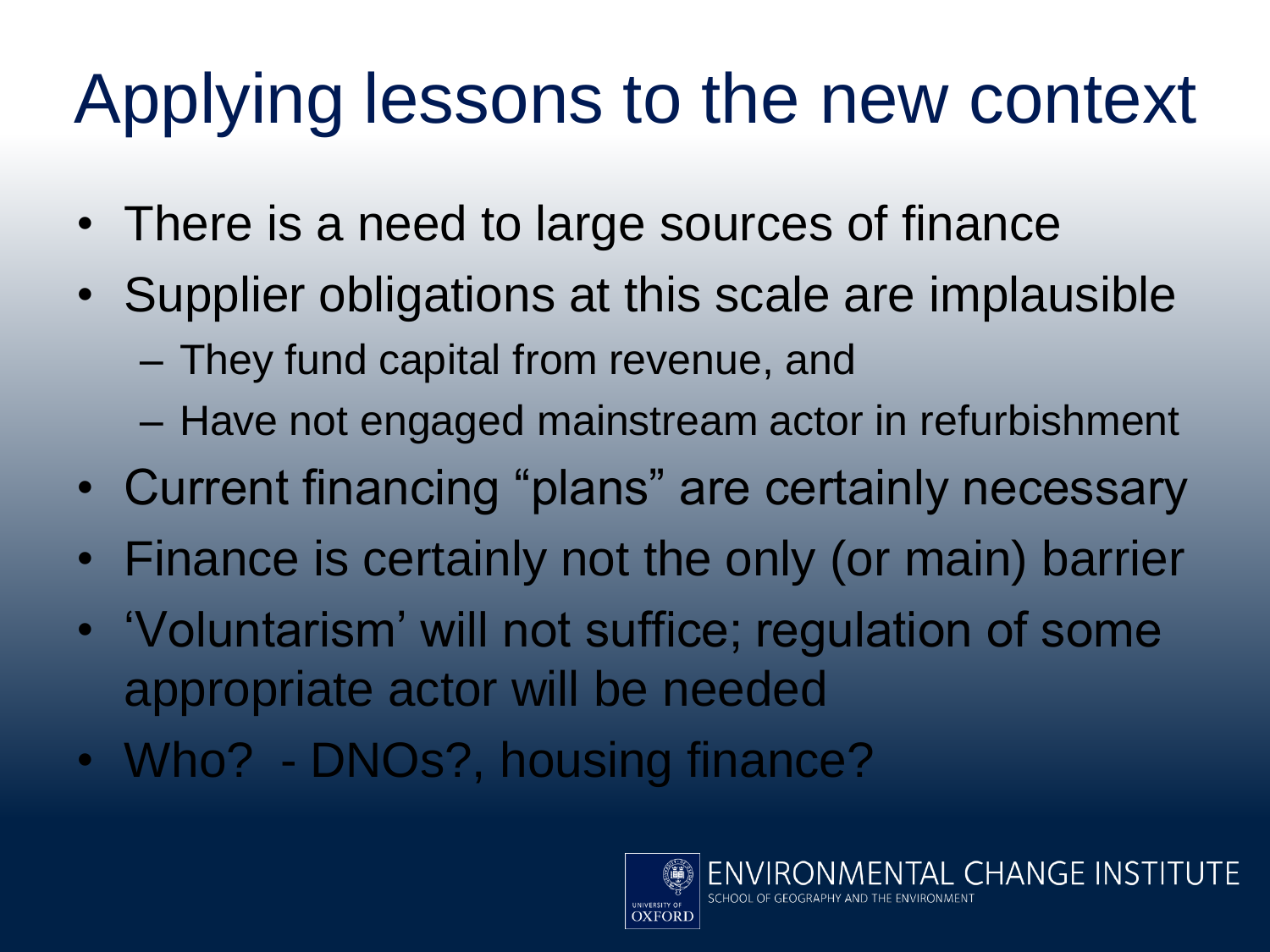#### Speculative thoughts on energy efficiency and market reform

- The existing retail market structure is neither popular nor likely to help deliver new policy goals
- But there is little attention to reforming it
- Innovation in retail is likely to require new actors, which implies disrupting the existing system
- The 'single buyer model' might do that
- 'Demand side participation' may well be necessary to assist with load balancing in a low carbon system, but
- Other changes are needed to reduce and electrify demand